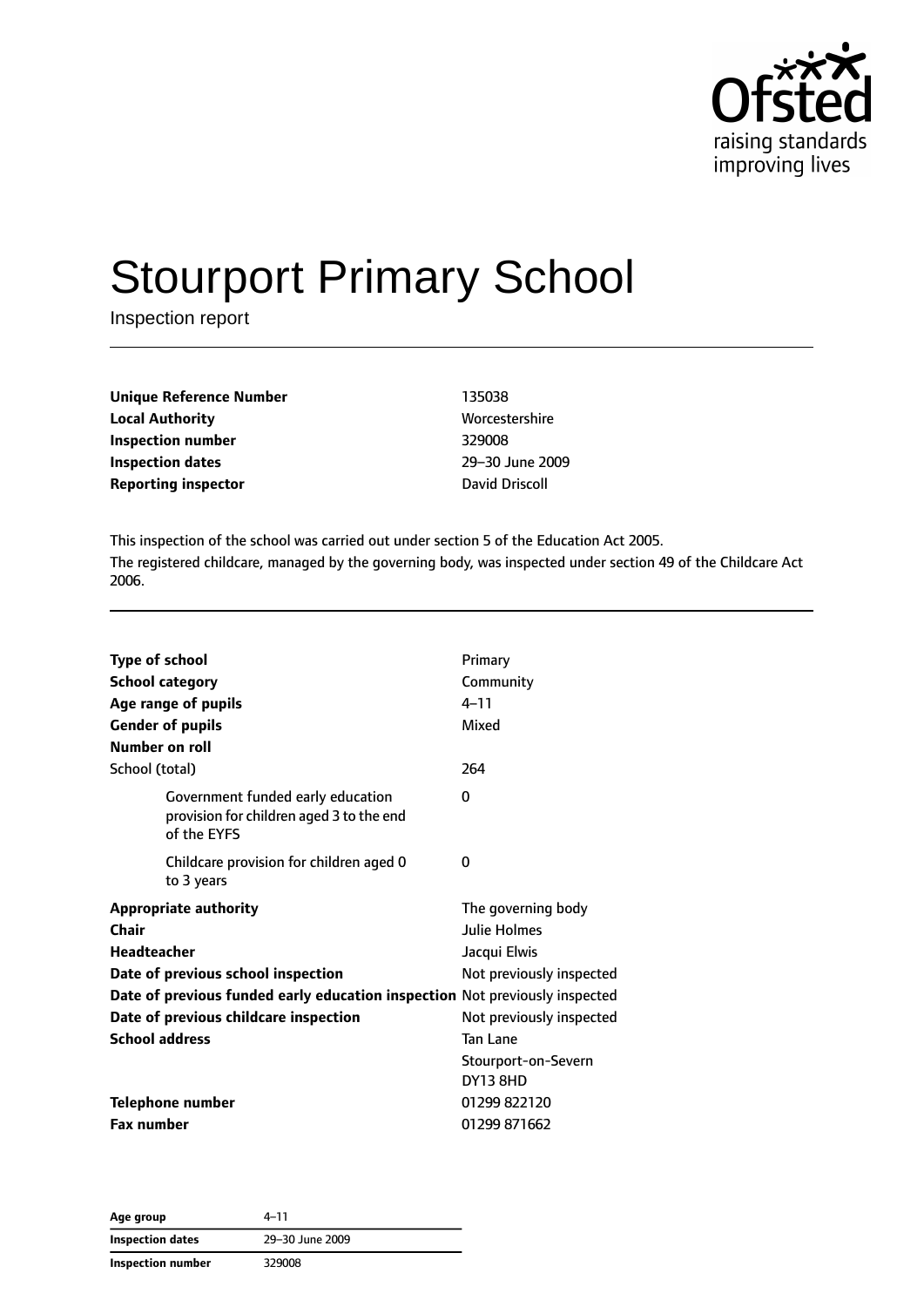.

<sup>©</sup> Crown copyright 2009

Website: www.ofsted.gov.uk

This document may be reproduced in whole or in part for non-commercial educational purposes, provided that the information quoted is reproduced without adaptation and the source and date of publication are stated.

Further copies of this report are obtainable from the school. Under the Education Act 2005, the school must provide a copy of this report free of charge to certain categories of people. A charge not exceeding the full cost of reproduction may be made for any other copies supplied.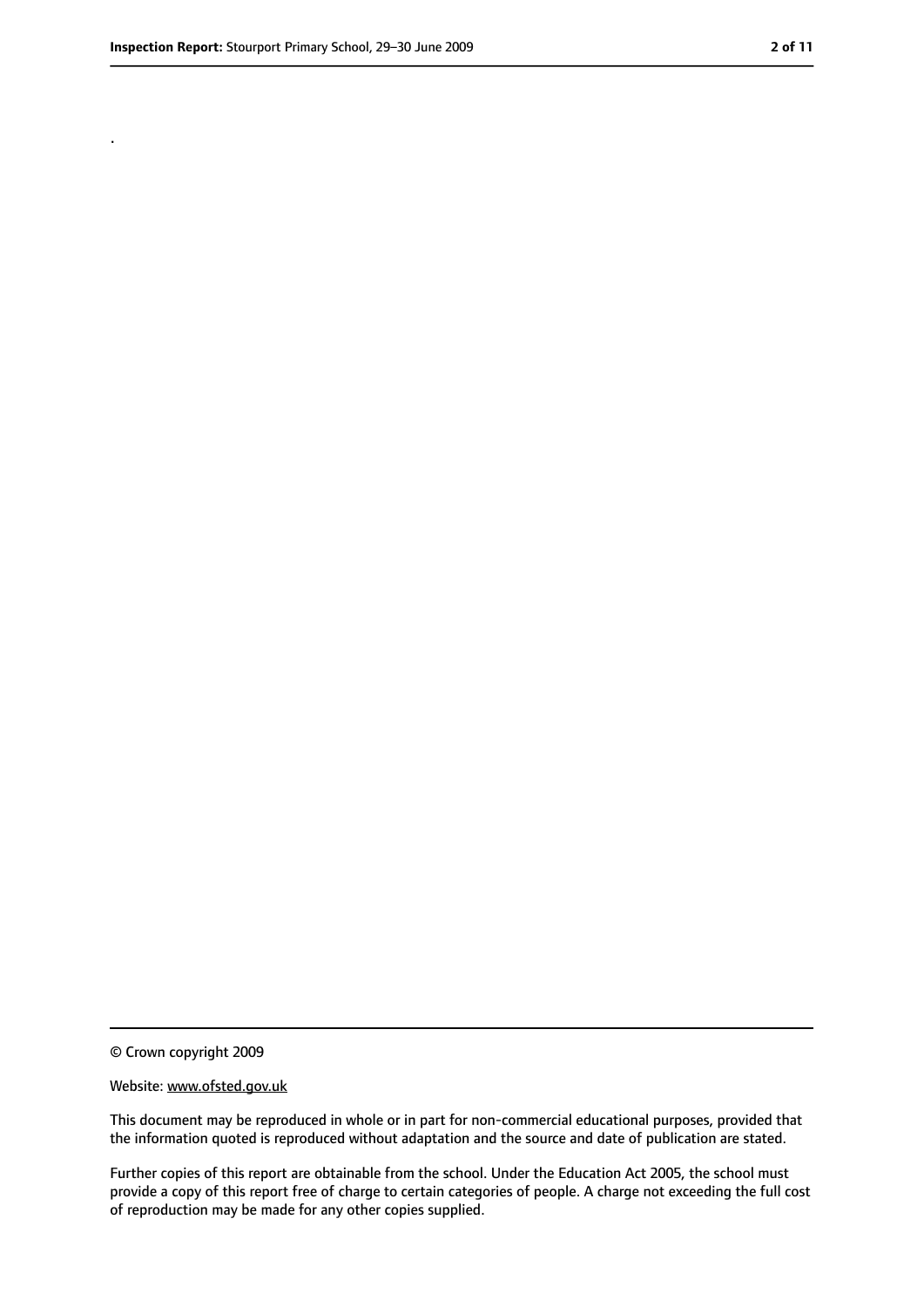# **Introduction**

The inspection was carried out by three additional inspectors.

## **Description of the school**

This large school opened in 2007 and serves part of the town of Stourport-on-Severn. The proportion of pupils eligible for free school meals is above average. The proportion of pupils from a minority ethnic background is above average and the great majority of these pupils are from Traveller families of Irish, Romany or Gypsy heritage. The proportion of pupils with learning difficulties and/or disabilities is well above average, while the proportion with a statement of special educational needs is above average. The school is moving to new buildings in 2011.

Tan Lane pre-school nursery and Stourport Out of School club, which are not managed by the school's governing body, also operate on the site.

## **Key for inspection grades**

| Grade 1 | Outstanding  |
|---------|--------------|
| Grade 2 | Good         |
| Grade 3 | Satisfactory |
| Grade 4 | Inadequate   |
|         |              |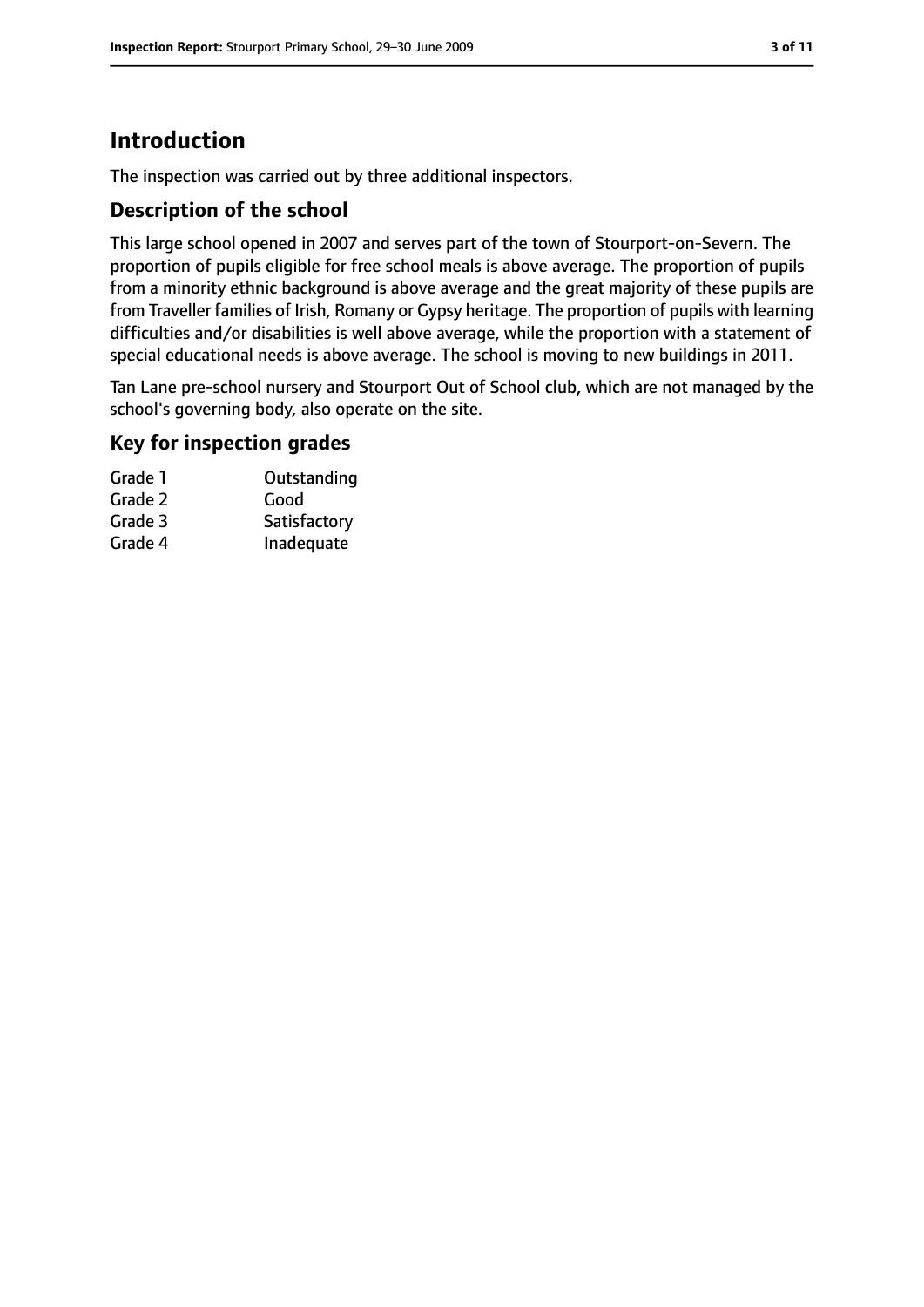# **Overall effectiveness of the school**

#### **Grade: 2**

Stourport Primary is a good school. A good curriculum and good teaching ensure that pupils are achieving well. Standards in almost all years were below average when the school opened but pupils have made good progress in the past two years, regardless of their backgrounds or needs, and are leaving the school in Year 6 with standards that are now average.

Progress is good in most years and subjects, although it is satisfactory in reading in Years 1 to 6 and mathematics in Years 1 and 2. The curriculum provides a strong focus on improving basic skills in most respects, but the time allocated to reading in class is not used effectively enough to boost pupils' progress. There are some examples of exemplary marking and use of targets in mathematics in Years 5 and 6 that point out exactly what pupils need to do to improve their work. However, while the marking in Years 1 and 2 is frequent, it tends to praise rather than inform pupils what they need to do next, or provide a clear target which they can aim to meet. Pupils with learning difficulties and/or disabilities are supported through well thought out strategies and make progress that is equally as good as that of their peers. Excellent provision for pupils from Traveller communities ensures that they are not disadvantaged when they go travelling, and they too make good progress.

The good academic support that pupils receive is matched by the quality of pastoral care, and this results in pupils' good personal development. Teachers and other support staff are adept at managing behaviour in a quietly effective manner. School rules are enforced rigorously, so pupils develop a good sense of right and wrong, and they understand the impact their behaviour can have on others. They show great respect for each other's heritage and backgrounds, and all get on well together. Parents confirm their children are happy at school. In lessons, pupils are attentive and keen to learn.

Strong leadership from the headteacher and governors has forged staff into a highly effective team since the school was opened. Checks on teaching and the tracking of pupils' progress provide a clear picture of where strengths and weakness in provision lie. However, the results of such monitoring are not yet being used to disseminate the good practice already evident in some areas. Plans are now in place to spread such practice, to enable the quality of education provided to be consistently of the highest standard. The rapidly improving standards and achievement are clear evidence of the school's good capacity for further improvement.

## **Effectiveness of the Early Years Foundation Stage**

#### **Grade: 2**

Children do well in the Reception class. They join with skills and knowledge that are below those expected for their age and after a year are ready to start Year 1 with standards that are broadly average. Good progress is made because teachers plan a wide range of activities aimed at promoting learning equally in all areas of learning, with a good balance between activities led by the teacher and those that children plan for themselves. Learning is particularly effective in the bright and stimulating indoor environment, where early reading and number work are promoted very well. Adults never miss an opportunity to develop these skills, such as by asking the milk monitor to work out how many children were missing after they had distributed the milk. The outdoor area is less inviting and its use is not planned to cover all areas of learning, particularly writing where progress is slower than in other areas. Personal development is a strong theme in planning activities. Adults set a good example in their relationships with each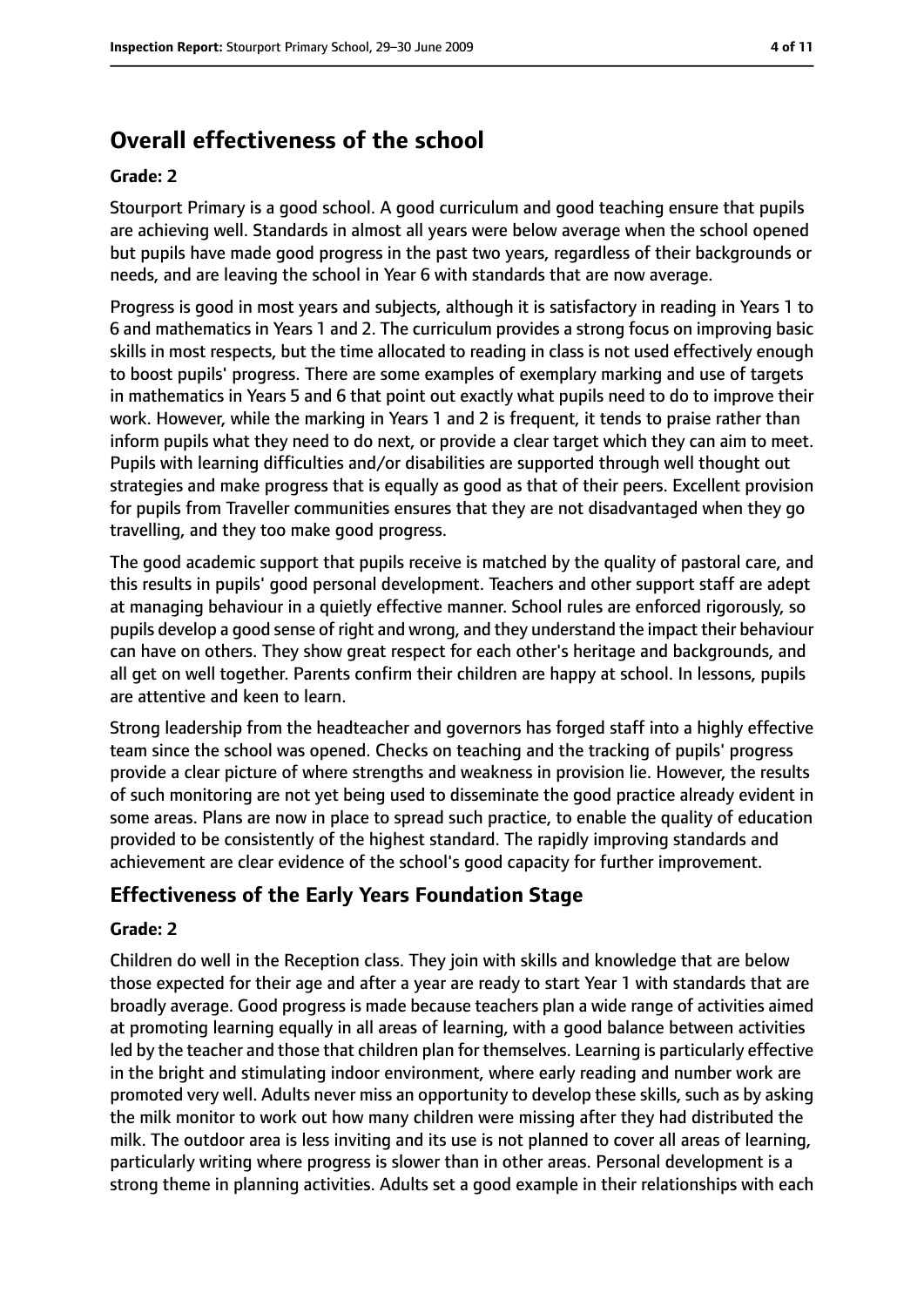other and the children, so the children quickly learn to work and play happily with one another. However, they are equally content working on their own and demonstrate good levels of independence when taking responsibility in lessons. Good leadership and management ensure that children thrive in a safe and welcoming environment. Areas for improvement are identified and tackled so that standards are improving year-on-year.

## **What the school should do to improve further**

- Review the planning of time allocated to reading in Years 1 to 6, so that it consistently and effectively supports and consolidates pupils' reading skills.
- Ensure that pupils in Years 1 and 2 are given better guidance and targets in mathematics, so they know what they need to improve and what they are aiming for.
- Use the examples of good practice evident in the school to raise the quality of teaching in all classes to that of the very best.

## **Achievement and standards**

#### **Grade: 2**

The school has focused its work over the past year on improving pupils' progress in writing. This has been very successful and pupils now make good progress across Years 1 to 6. Progress in information and communication technology (ICT) is also consistently good and pupils' standards are above average. Progress in reading and mathematics is satisfactory in Years 1 and 2, so standards remain below average at the end of Year 2. However, pupils forge ahead in mathematics in Years 3 to 6 so that standards improve and are average by the time they leave. Standards in English are also average, although this masks a difference between reading and writing. The consistently good progress in writing means that standards are now slightly above average. Progress in reading is slower, but still satisfactory, so standards remain slightly below average. The work and resources provided for pupils from Traveller communities when they go travelling ensure that the impact of the time lost at school is minimised. They receive intensive support when they return which helps them to catch up with their peers. The good progress pupils make in their basic skills and ICT, together with their good attitudes to work, ensure they are well prepared for the next stage of their education and later life.

# **Personal development and well-being**

#### **Grade: 2**

Pupils are polite and well behaved. They pay good attention to their teachersin lessons, although do not always listen when their peers are speaking. Pupils get on well with one another in lessons and around the school. They are safety conscious and feelsafe, having great confidence that staff will address any concerns they have. Pupils are keen on sports and very active at playtimes. They make healthy choices in both school meals and the packed lunches and snacks they bring to school. They have an exceptional knowledge of the cultural heritage and lives led by Travellers in this country, but are less aware of how other people in circumstances different from their own live their lives. Pupils are quick to take responsibility around school and volunteer for activities in the local community. They have been heavily involved with the planning of the new buildings and have put forward sensible and effective ideasfor the architects to consider. Most pupils attend regularly, but overall attendance is below the national average because of the time lost when some go travelling. When they are not on the road, the attendance of pupils from Traveller communities is well above average.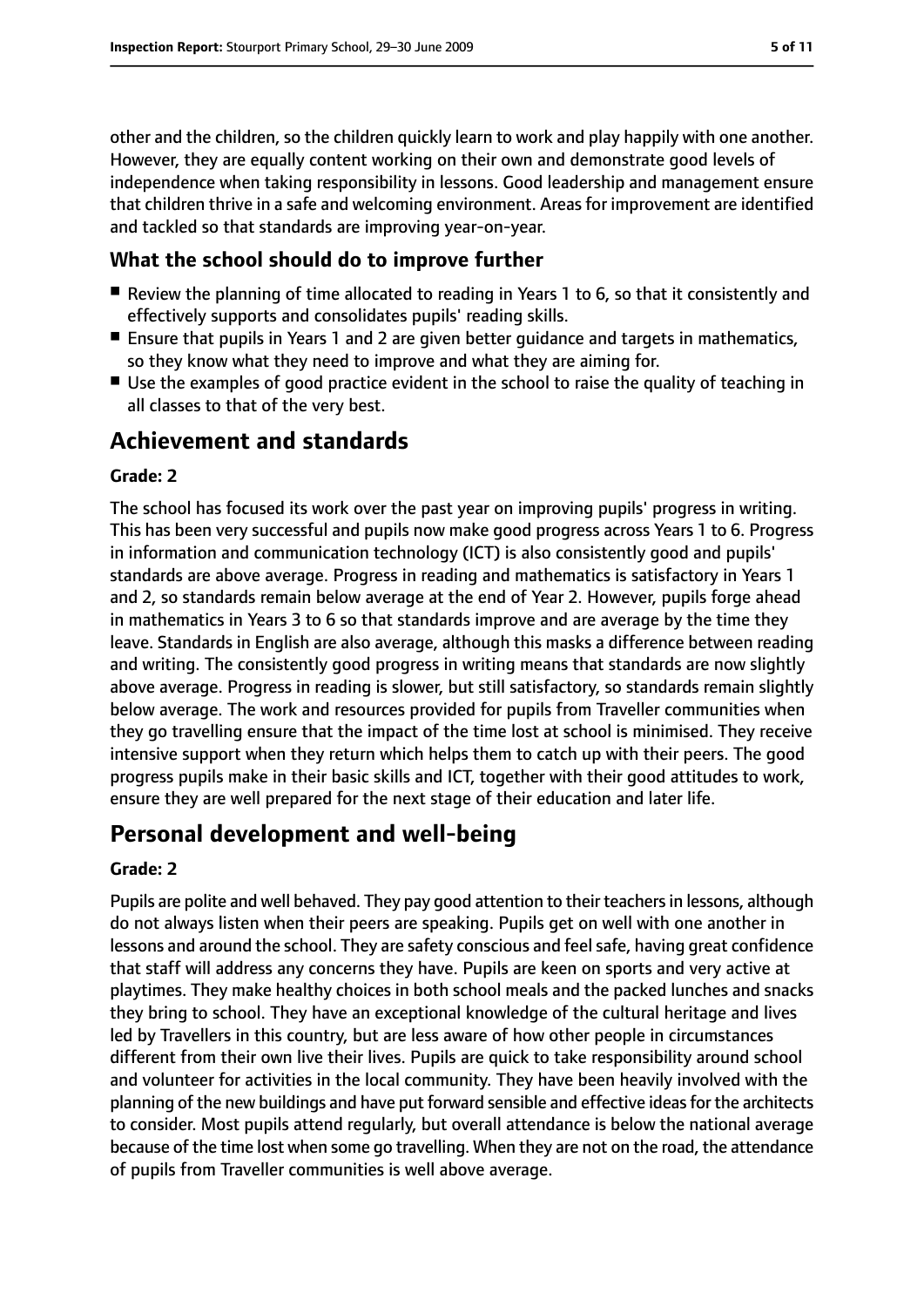# **Quality of provision**

#### **Teaching and learning**

#### **Grade: 2**

Lessons are well planned to ensure that pupils make gainsin learning at a good pace. Whole-class introductions set the scene, so all know what they are going to be learning about. Pupils are quickly moved on to activities in groups. However, they often start with a task that is similar for all pupils, regardless of their differing ability levels. The more able are expected to complete this quickly and then move on to a more demanding task, which they do, but their progress is held back by not having a more demanding task in the first place. This aside, teachers have high expectations of what their pupils can achieve and how well they will behave. Learning support assistants (LSAs) are used well to support a variety of groups, rather than confining themselves to working with the least able. This ensures that all groups of pupils benefit equally from staff expertise.

#### **Curriculum and other activities**

#### **Grade: 2**

Good account is taken of pupils' needs when planning the curriculum. Classes and year groups are arranged in different combinations throughout the day so that the curriculum can be best matched to the differing needs of groups of pupils. Those falling behind are quickly targeted for extra support, either individually or in small groups, so they can make up the ground lost. Good attention is paid to developing personal skills as well as those in academic subjects such as mathematics and writing. However, the time spent organising books and reading diaries often means that little time is left for actually reading in the morning sessions. Pupils have plenty of opportunities to use their ICT skills in other subjects, but this is not always the case with their reading, writing and numeracy skills, although plans are in place to address this. The many trips and visitors add a great deal to the basic curriculum, particularly in supporting pupils' good personal development.

#### **Care, guidance and support**

#### **Grade: 2**

The school provides good support for different groups of pupils. This is particularly true for those with learning difficulties and/or disabilities. Teachers and LSAs are very knowledgeable about such pupils' specific needs and focus well on their targets for improvement in lessons. Good links are maintained with a wide range of external agencies that provide specialist help, especially for pupils with learning difficulties and/or disabilities and those from Traveller families. Pupils' welfare is given a suitably high priority. Child protection and safeguarding procedures meet current requirements. Pupils' progress is tracked well, and the resulting information is used to set challenging targets for their performance. These work particularly well in Years 5 and 6, where they are backed up by high quality marking and guidance. Lower down the school, pupils are less sure of what they have to do to meet their targets, which are often set for a group rather than the individual.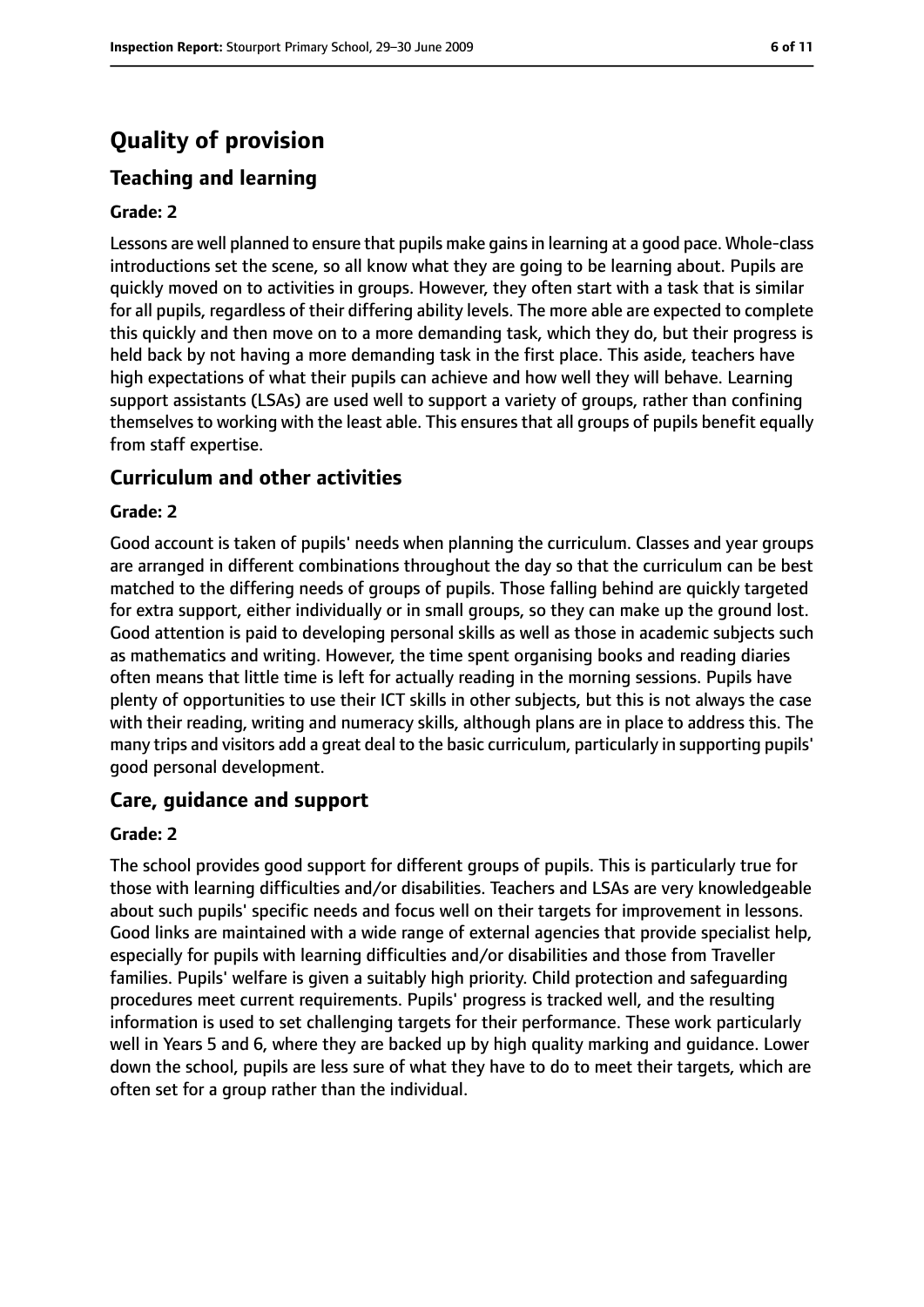## **Leadership and management**

#### **Grade: 2**

The school's approach of setting up teams of staff to lead on important aspects of its work is effective. Staff are keen to take on responsibility and the system ensures that staff are accountable for the results of the initiatives on which they lead. Equality is at the heart of the school's work. The progress of different groups is tracked well and actions to raise the standards of those underachieving, such as those eligible for free school meals, have proved successful. The overall contribution to community cohesion is currently satisfactory. The school works well with the local community and has particularly strong links with parents that may feel least comfortable in dealing with the school, although links with other areas of the country and beyond are not yet so well developed. The school's leaders use a wide range of approaches to check the quality of education provided, and these lead to accurate evaluations of its strengths and areas where improvements can still be made. There are some inconsistencies in practice across the school, so leaders have plans to use the best practice as examples of what everyone can aim for.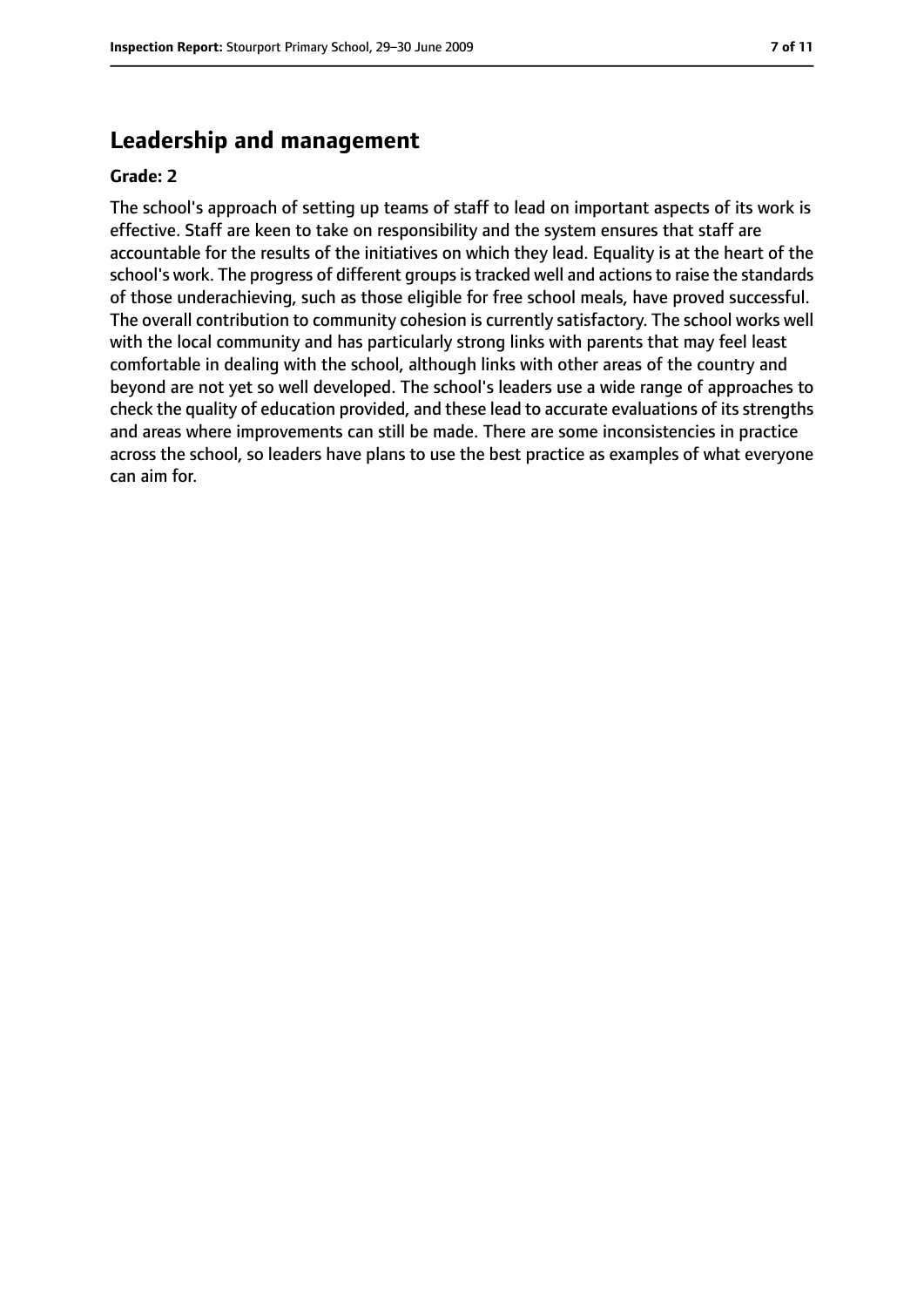**Any complaints about the inspection or the report should be made following the procedures set out in the guidance 'Complaints about school inspection', which is available from Ofsted's website: www.ofsted.gov.uk.**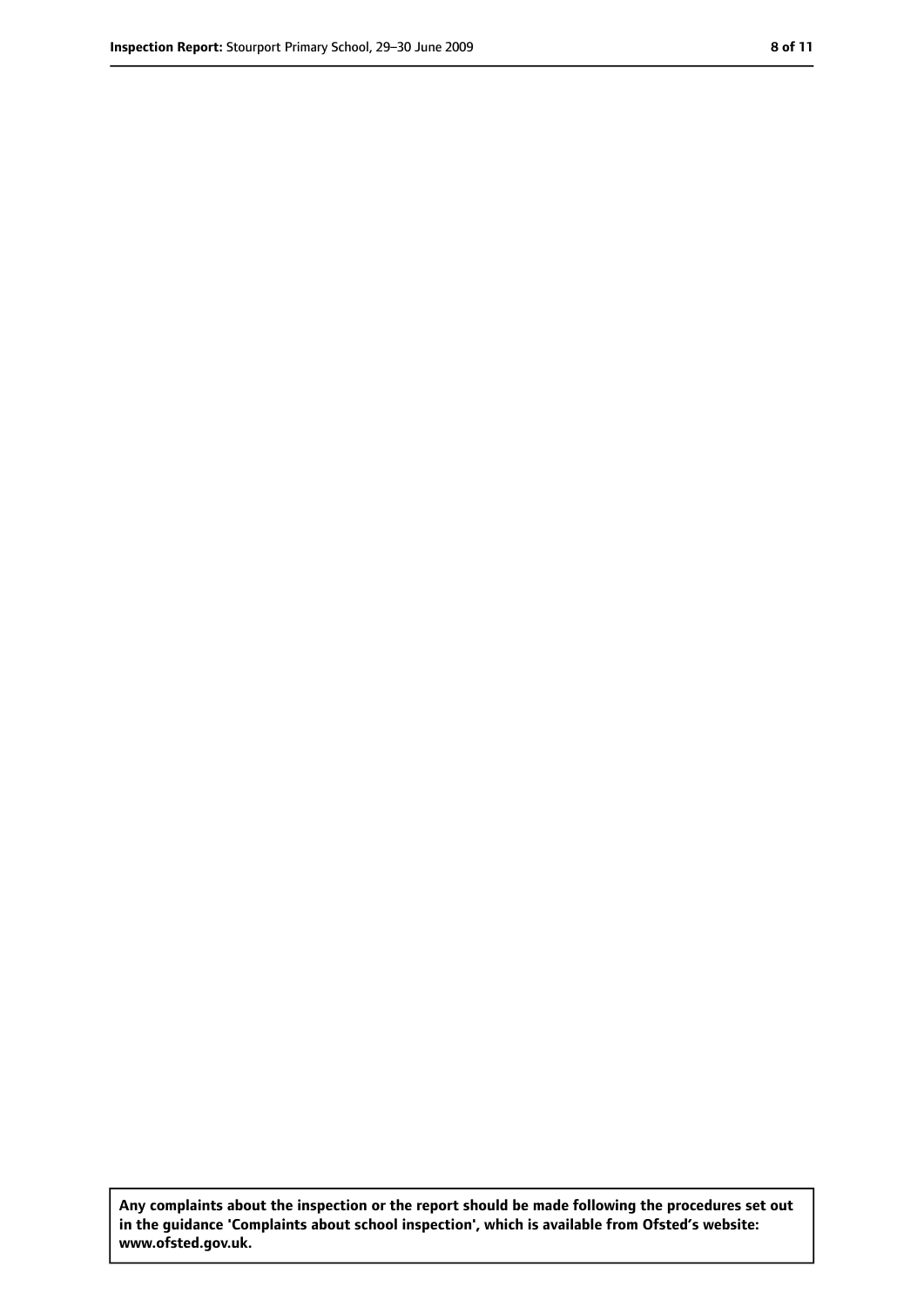# **Inspection judgements**

| key to judgements: grade 1 is outstanding, grade 2 good, grade 3 satisfactory, and ا | School         |
|--------------------------------------------------------------------------------------|----------------|
| arade 4 inadequate                                                                   | <b>Overall</b> |

#### **Overall effectiveness**

| How effective, efficient and inclusive is the provision of<br>education, integrated care and any extended services in meeting the<br>needs of learners? |           |
|---------------------------------------------------------------------------------------------------------------------------------------------------------|-----------|
| Effective steps have been taken to promote improvement since the last<br>inspection                                                                     | <b>NA</b> |
| How well does the school work in partnership with others to promote learners'<br>well being?                                                            |           |
| The capacity to make any necessary improvements                                                                                                         |           |

## **Effectiveness of the Early Years Foundation Stage**

| How effective is the provision in meeting the needs of children in the<br>l EYFS?            |  |
|----------------------------------------------------------------------------------------------|--|
| How well do children in the EYFS achieve?                                                    |  |
| How good are the overall personal development and well-being of the children<br>in the EYFS? |  |
| How effectively are children in the EYFS helped to learn and develop?                        |  |
| How effectively is the welfare of children in the EYFS promoted?                             |  |
| How effectively is provision in the EYFS led and managed?                                    |  |

#### **Achievement and standards**

| How well do learners achieve?                                                  |  |
|--------------------------------------------------------------------------------|--|
| $\vert$ The standards <sup>1</sup> reached by learners                         |  |
| How well learners make progress, taking account of any significant variations  |  |
| between groups of learners                                                     |  |
| How well learners with learning difficulties and/or disabilities make progress |  |

## **Annex A**

<sup>&</sup>lt;sup>1</sup>Grade 1 - Exceptionally and consistently high; Grade 2 - Generally above average with none significantly below average; Grade 3 - Broadly average to below average; Grade 4 - Exceptionally low.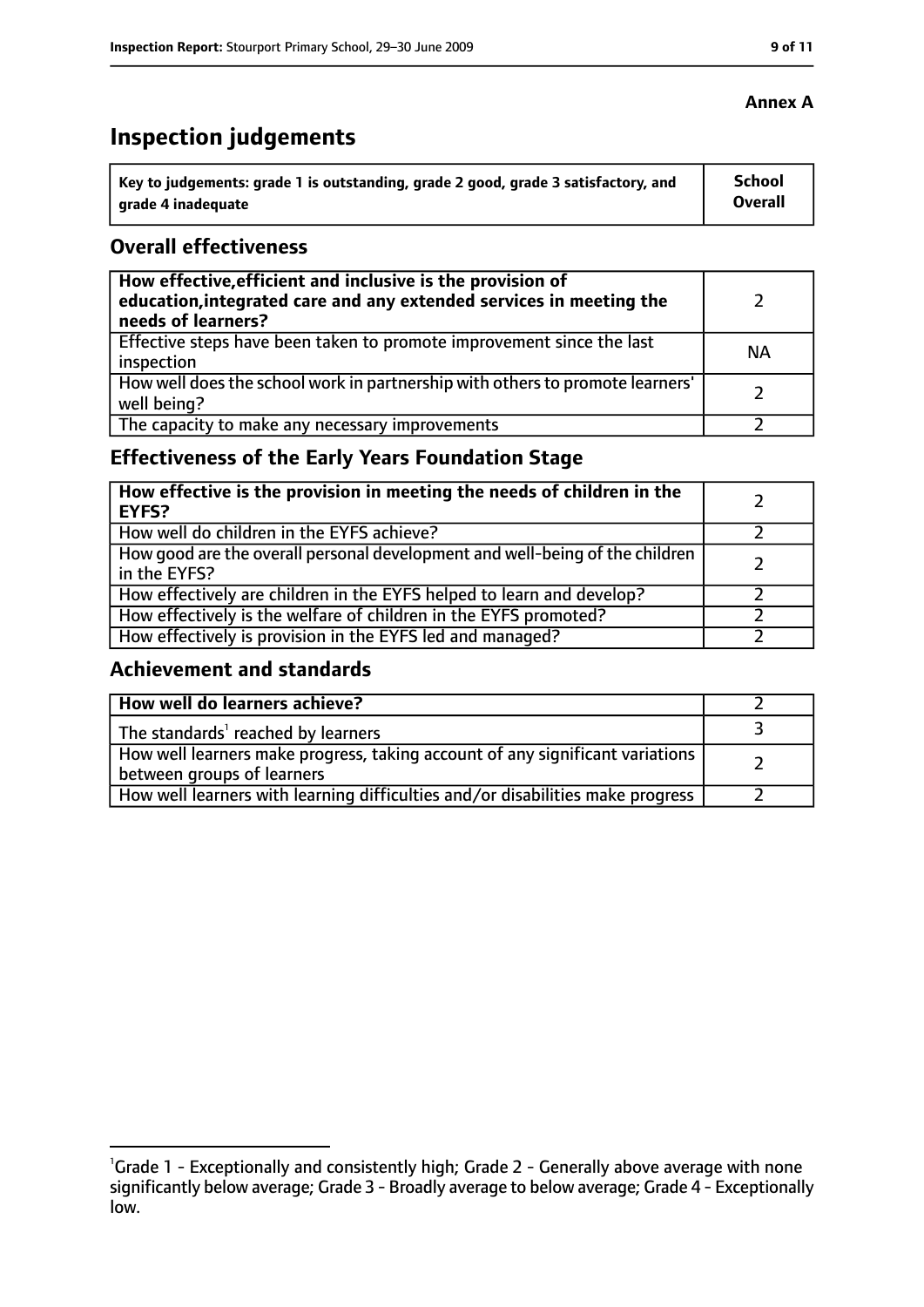## **Personal development and well-being**

| How good are the overall personal development and well-being of the<br>learners?                                 |  |
|------------------------------------------------------------------------------------------------------------------|--|
| The extent of learners' spiritual, moral, social and cultural development                                        |  |
| The extent to which learners adopt healthy lifestyles                                                            |  |
| The extent to which learners adopt safe practices                                                                |  |
| The extent to which learners enjoy their education                                                               |  |
| The attendance of learners                                                                                       |  |
| The behaviour of learners                                                                                        |  |
| The extent to which learners make a positive contribution to the community                                       |  |
| How well learners develop workplace and other skills that will contribute to<br>their future economic well-being |  |

# **The quality of provision**

| How effective are teaching and learning in meeting the full range of<br>learners' needs?              |  |
|-------------------------------------------------------------------------------------------------------|--|
| How well do the curriculum and other activities meet the range of needs and<br>interests of learners? |  |
| How well are learners cared for, quided and supported?                                                |  |

## **Leadership and management**

| How effective are leadership and management in raising achievement<br>and supporting all learners?                                              |     |
|-------------------------------------------------------------------------------------------------------------------------------------------------|-----|
| How effectively leaders and managers at all levels set clear direction leading<br>to improvement and promote high quality of care and education |     |
| How effectively leaders and managers use challenging targets to raise standards                                                                 |     |
| The effectiveness of the school's self-evaluation                                                                                               |     |
| How well equality of opportunity is promoted and discrimination eliminated                                                                      |     |
| How well does the school contribute to community cohesion?                                                                                      | 3   |
| How effectively and efficiently resources, including staff, are deployed to<br>achieve value for money                                          |     |
| The extent to which governors and other supervisory boards discharge their<br>responsibilities                                                  |     |
| Do procedures for safequarding learners meet current government<br>requirements?                                                                | Yes |
| Does this school require special measures?                                                                                                      | No  |
| Does this school require a notice to improve?                                                                                                   | No  |